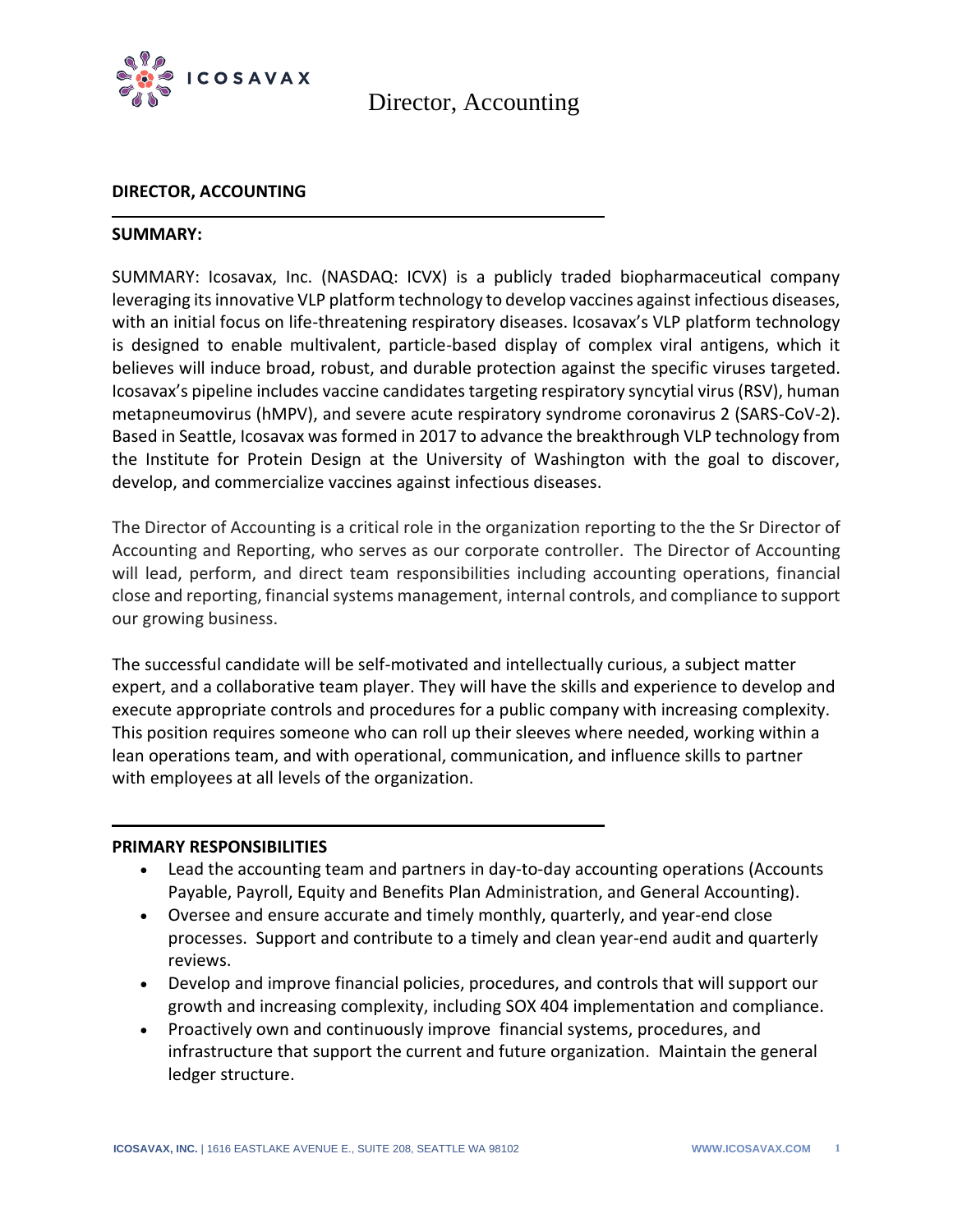

## Director, Accounting

- Develop and execute critical accounting processes related to clinical trials accounting, external manufacturing and supply chain, share-based compensation, etc.
- Support consistent, accurate, and timely SEC financial reporting for Icosavax and consistent compliance with US GAAP and SOX 404.
- Act as a liaison between the company and its external auditors, as well as to the legal team.
- Establish and promote collaborative and productive working partnerships with internal stakeholders, third party service providers, and outside auditors as appropriate.
- As appropriate, build and develop the team to meet the needs of a growing and changing company.
- Perform other duties and responsibilities as directed.

## **EDUCATION, EXPERIENCE, KNOWLEDGE AND SKILLS:**

- Bachelor's degree in Accounting or Finance required
- 10+ years of accounting and finance experience, startup experience a plus
- CPA qualification and Big Four accounting firm experience is highly preferred
- Public company operations experience and/or experience in the biopharmaceutical industry strongly preferred
- Strong command of and proficiency with US GAAP accounting and SOX 404(b)
- Strong attention to detail and drive to produce accurate and timely financial information
- Proficiency in Excel, Word, PowerPoint, NetSuite/ERP, etc., and demonstrated ability to learn new systems quickly
- Strong written and communications skills, coordination skills, and interpersonal skills to collaborate with and motivate others
- Ability to work independently and with minimal supervision, within fixed timeframes, to meet deadlines
- Ability to work in a fast-paced environment, prioritize appropriately, be hands-on, and handle multiple tasks simultaneously; problem solver that can both identify challenges and propose solutions
- Intellectually curious, can-do attitude, development mindset, integrity

## **PHYSICAL DEMANDS**:

- Manual dexterity required to operate office equipment (i.e., computers, phones, etc.).
- Ability to lift at least 25 pounds.

## **OTHER:**

- Location: Seattle, WA with hybrid schedule as preferred
- Must be eligible to work in the USA